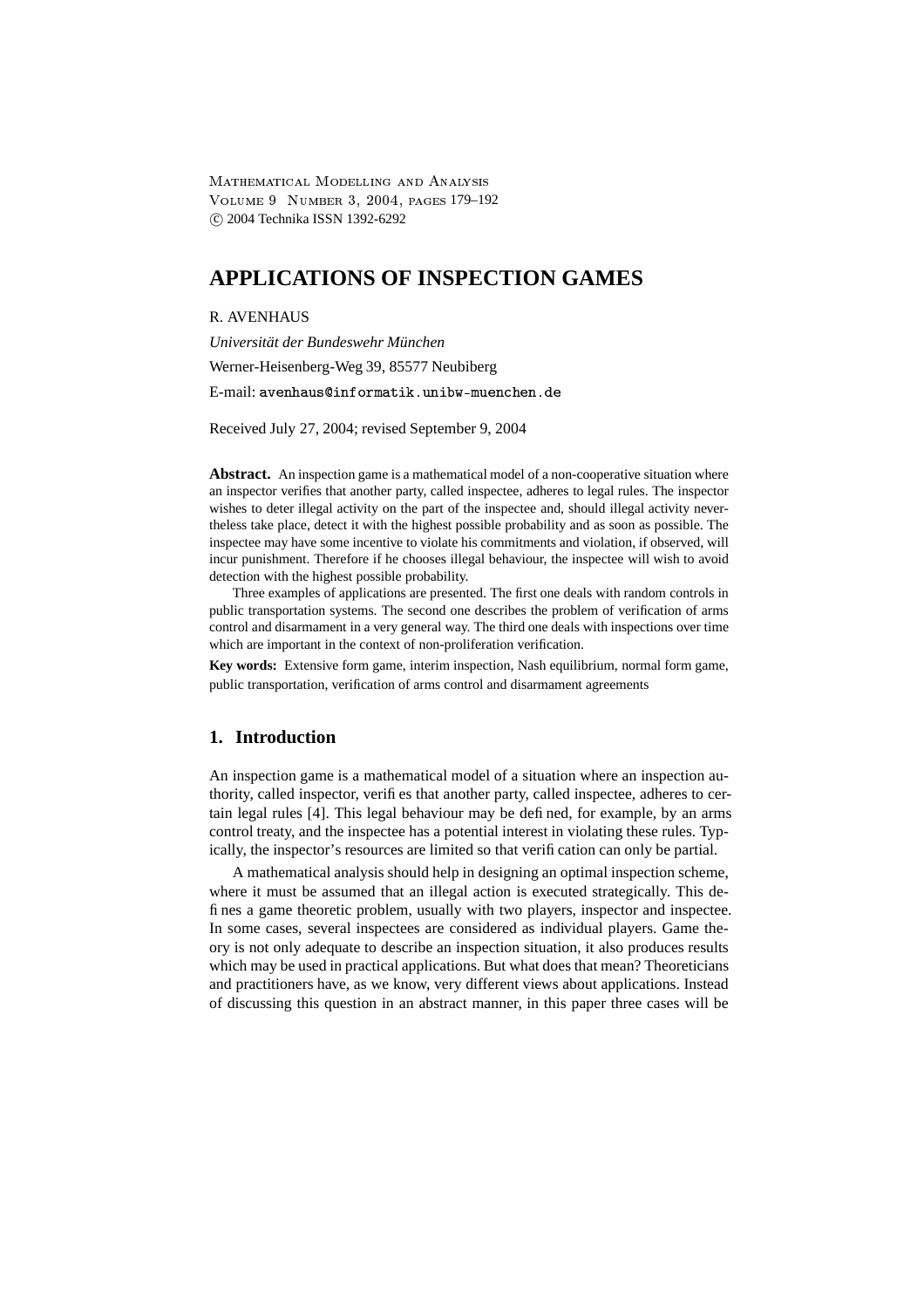presented which illustrate three different kinds of applications. For that purpose, we define operational, conceptual and structural models.

The first one which deals with random controls of passengers using public transportation systems gives a concrete advise what effort the inspector should spend in order to achieve his objectives. The second one which describes the problem of the verification of arms control and disarmament in a very general way provides insight into the nature of the inspection problem. The third one which deals with inspections over time which are important in the context of non-proliferation verification shows how sensibly the best inspection strategies depend on assumptions about the information the inspectee gains, or does not gain, in the course of the game. Whereas these three examples by no means do exhaust the wealth of models developed in the past forty years - the first serious attempts were made in the early 1960s where game theoretic studies of arms control inspections were commissioned by the US ACDA [10] – they should at least give an idea of what inspection models can achieve and furthermore that each inspection problem has its own characteristics which require new models and appropriate solution techniques.

Since in this paper the emphasis is put on the modelling aspect and furthermore on the use of the models for practical applications, proofs are only sketched and results are not presented in form of theorems; both proofs and theorems can be found in the references.

# **2. Operational Model: Passenger Ticket Control**

In its edition of July 8th, 1997, the daily Süddeutsche Zeitung reports about the complaints by the city treasurer of Munich regarding the passenger ticket control applied within the area of the Munich Transport and Fares Tariff association (Münchner Verkehrs- und Tarifverbund, MVV). The deployment of inspectors was not worthwhile since they make up for only about half of what they cost themselves by charging the extra fares (fines) i.e., the employment of them was not profitable. It is obvious that there must be an optimum high incidence of controlling: if there was only one inspector many passengers would go without paying, i.e., this one single inspector would collect a lot of fines which is certainly not in line with the interest of the MVV, although the inspector would pay off. If on the other hand all passengers were checked, all of them would pay for the fares. This would please the MVV, however, the numerous and expensive ticket inspectors would not take in any fines at all. Where does thus the optimum regulation for the entire MVV system lie?

Since the behaviour of passengers, of whom one can assume strategical conduct i.e. reflections regarding payment or non-payment (morale aspects should be disregarded in this incident), must be taken into account when the assessment of the optimum frequency of controls by the MVV is made, a decision theoretical, precisely a game theoretical analysis of the problem is required.

The "game" is conducted by the inspector, representing the MVV on one part, the frequency of controls being his strategic variable, and the passenger on the other side who decides between the alternatives of paying (legal behaviour) or not paying the fare (illegal behaviour).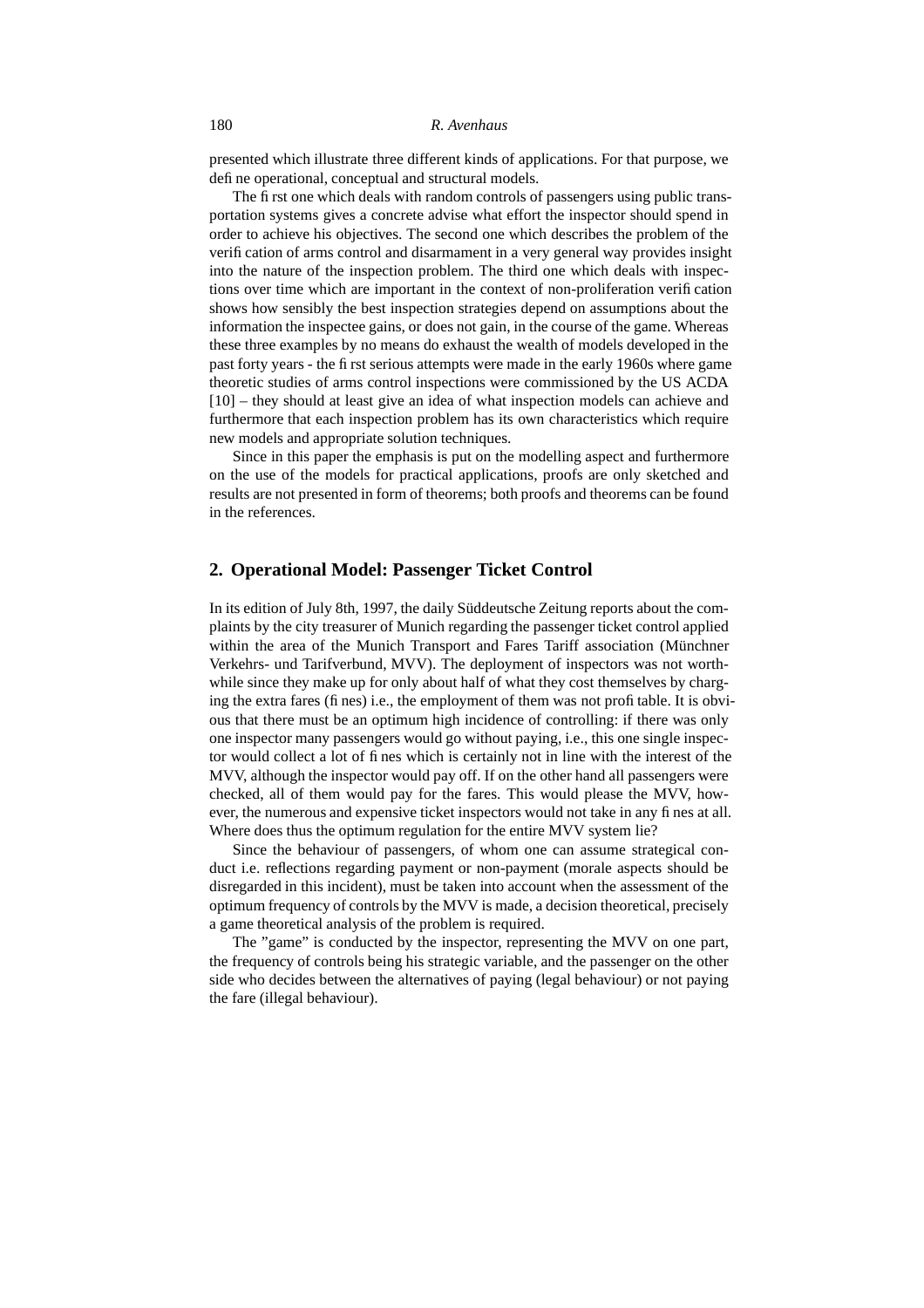Let  $f$  be the normal fare,  $b$  the fine and  $e$  the costs of controls per passenger. We assume  $e < b$ . Then the payoffs to the two "players" (inspector, passenger) in the four possible situations (outcomes) are

| $(f - e, -f)$ | for control and legal behaviour,      |       |
|---------------|---------------------------------------|-------|
| $(f, -f)$     | for no control and legal behaviour,   |       |
| $(b-e,-b)$    | for control and illegal behaviour,    |       |
| (0,0)         | for no control and illegal behaviour. | (2.1) |

We consider the normal form indicated in Table 1 showing a two-person-game between the MVV being represented by the inspector as first player and the passenger as second. In this diagram the pure strategies of the first player (control/no control) are depicted as rows and the second player's as columns (legal/illegal behaviour); in the individual squares the payments to the first player resulting from the respective combination of strategies are put down on the left bottom and those to the second player on the top right.

**Table 1.** Normal form of the two person game between the inspector representing the MVV and the passenger. The arrows indicate the preference directions of the two players. ←−

|   | $inspector \ passenger$ |       | legal behaviour<br>(q) | illegal behaviour<br>$(1-q)$ |    |  |
|---|-------------------------|-------|------------------------|------------------------------|----|--|
| ↓ | control<br>(p)          | $f-e$ | -f                     | b-e                          | -b |  |
|   | no control<br>$(1-p)$   | f     | -f                     |                              |    |  |
|   |                         |       |                        |                              |    |  |

Taking this formulation of the problem we ignore the costs on the part of the MVV for maintenance of the business since these do not influence the decisions of both players immediately and also for the same reason we ignore the ideal or material gain the passenger has from his trip.

According to John Nash [8], one of the Economics Nobel prize winners of 1994, we understand by a solution of this game a pair of equilibrium strategies implying the quality that if one of the two players deviates unilaterally from his equilibrium strategy he cannot improve his payment. In so doing we ignore the difficult problem of the existence of multiple equilibria since in our cases they do not occur.

Since according to Table 1 the preference directions of the two players, i. e., the incentive to deviate from a chosen strategy go cyclical, there is no equilibrium in pure strategies. The inspector will thus control with probability  $p$ , and the passenger will behave legally with probability  $q$ . The expected payments to the two players are given in this case by

$$
E_1(p,q) = (f - e) p q + (b - e) p (1 - q) + f (1 - p) q,
$$
  
\n
$$
E_2(p,q) = -f p q - b p (1 - q) - f (1 - p) q.
$$
\n(2.2)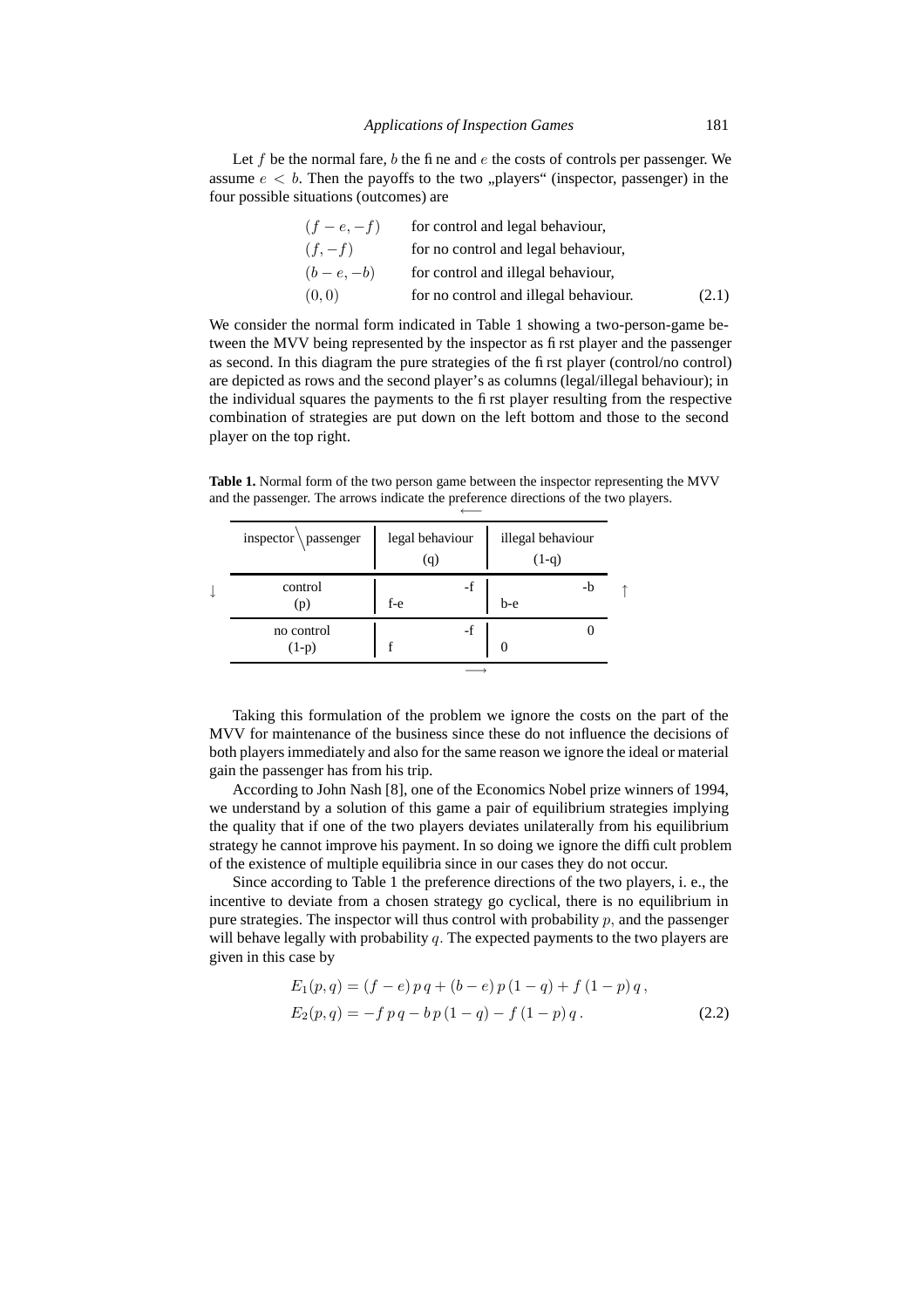If we designate *the mixed equilibrium strategies* of the two players as  $p^*$ , and  $q^*$ , and the equilibrium payments as  $E_i^* = E_i(p^*, q^*), i = 1, 2$ , the equilibrium conditions according to John Nash are

$$
E_1^*(p,q) \ge E_1(p,q^*) \text{ for all } p \in [0,1],
$$
  
\n
$$
E_2^*(p,q) \ge E_2(p^*,q) \text{ for all } q \in [0,1].
$$
\n(2.3)

In our case, the equilibrium strategies can be determined so that the adversary is indifferent as regards to the choice of his own strategy, see e.g. Morris [7]. As a result, the equilibrium strategies and – payments are given as follows [1]:

$$
p^* = \frac{f}{b}, \qquad E_1^* = f\left(1 - \frac{e}{b}\right), \tag{2.4}
$$

$$
q^* = 1 - \frac{e}{b}, \quad E_2^* = -f. \tag{2.5}
$$

Thus in the equilibrium the passenger with a positive probability  $1 - q^*$  behaves illegally, in the mean, however, he pays the same price he would pay if he always behaved legally. The reduced price achieved by dodging the fare is compensated by the obligatory fine.

The mean value of the control expenditure by the MVV per passenger is  $e p$ , while the profit from the fines is  $b p (1 - q)$ . Thus the difference is

$$
e p - b p (1 - q) = (e - b (1 - q)) p \geq 0 \text{ for } \frac{e}{b} \geq 1 - q.
$$

If the passenger chooses his equilibrium strategy  $q^*$  given by (2.5), the following holds

$$
(e - b(1 - q^*)) p = 0
$$
 (2.6)

for any control probability p, i.e., *the investment of control is just being compensated by the amount of finestaken in.* It must be noted that these considerations only include the parameters  $e$  and  $b$ , but not the fare  $f$  of the trip.

The optimum control probability  $p^*$  satisfies the condition  $p^* b = f$ , which can be understood intuitively: if the passenger behaves legally he has to pay  $-f$ , whereas his expected payment in case of illegal behaviour is  $-b p^*$ . Thus the optimum control probability renders the passenger indifferent as regards to the strategy to be chosen by him.

Thus, in conclusion, this game theoretical model gives an advise how frequently passengers should be controlled if the fare and the fine are fixed. It should be mentioned that the actual figures for Munich approximately satisfy (2.4). One may speculate why then, according to the City Treasurer's complaints, the equilibrium condition (2.6) is not satisfied. Certainly one reason is that the inspections are nor purely random: passengers who systematically do not buy tickets frequently recognize the inspectors already before they can do their job. Another reason are the considerable deviations of passengers in frequency, hour of the day and dwelling time from the average which is not adequately taken into account by the inspectors.

A stratification of inspection procedures which would be required here has been analysed in the context of arms control, see [2]. There it turns out that the inspection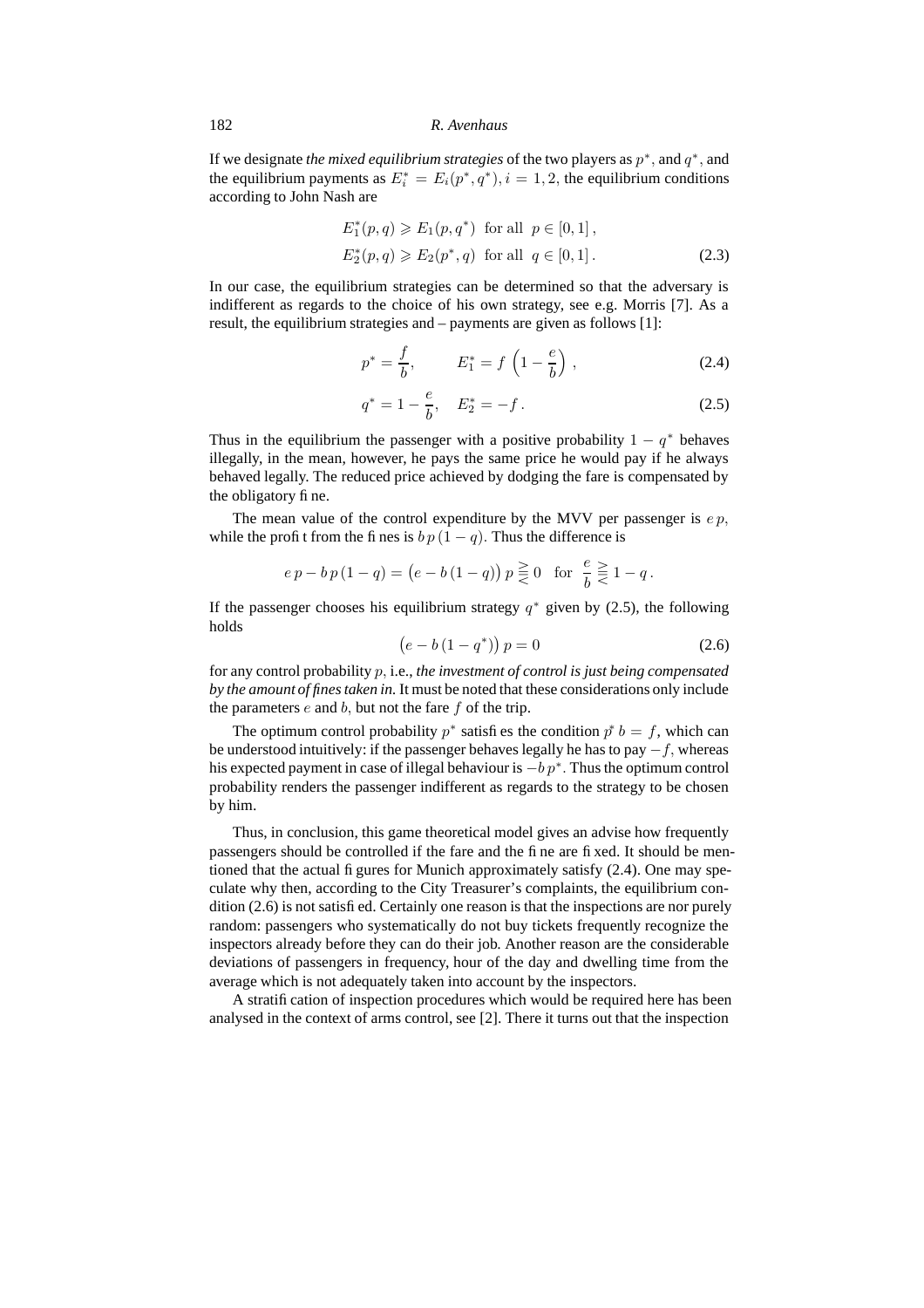efforts in the different strata have to be the higher, the more profitable illegal actions are, and in turn that the illegal actions are concentrated there as well. It will be pointed out in the last section, however, that one has to be very careful in predicting results of yet unsolved problems.

Finally, it should be mentioned that there is also not intentional illegal behaviour  $-$  e.g., passengers use monthly tickets but forget to take them with them  $-$  which can be modelled as well [1]; the analysis shows, however that it does not change the results in a significant way.

# **3. Conceptual Models: Arms Control and Disarmament Verification**

As a second case, let us consider an international arms control and disarmament agreement, for example the Treaty for the Non-Proliferation of Nuclear Weapons, or the Chemical Weapons Convention. A State who signs this agreement is obliged not to act illegally in that sense that he does not do anything that is forbidden by the agreement, for example to acquire nuclear or chemical weapons.

Let us assume furthermore that, together with the agreement, a verification system is established which means that an international authority verifies with the help of well-defined measures - measurements, on-site inspections and others - that the inspected State adheres to the provisions of the agreement. For the Non-Proliferation Treaty, for example, the International Atomic Energy Agency (IAEA) plays that role. The purpose of the verification is to deter the State from illegal behaviour or, should he behave illegally, to detect this with as high a probability and as quickly as possible.

On the other hand, the inspected State may have some incentive to violate his commitments – otherwise the situation is pointless, we will come back to this issue, – and violation, if observed, will incur punishment of the State. Therefore, if he chooses illegal behaviour, the inspected State will wish to avoid detection with the highest possible probability.

In the following we will describe this conflict situation between the verification authority (in short inspector) and the State (in short inspectee) with the help of a non-cooperative two-person game. Let the payoffs to the inspector as the first player and to the inspectee as the second player be given by

- $(0, 0)$  for legal behaviour of the inspectee,
- $(-a, -b)$  for detected illegal behaviour of the inspectee,
- $(-c, d)$  for undetected illegal behaviour of the inspectee. (3.1)

Note that inspection costs are not taken into account explicitly. We assume

$$
0 < a < c, \quad 0 < b, \quad 0 < d \tag{3.2}
$$

the first inequality expresses the fact that the highest priority of the inspector is to deter the inspectee from illegal behaviour.

In keeping with common notation, let us call  $1 - \beta$  be the probability to detect illegal behaviour. Then the expected payoffs to the two players are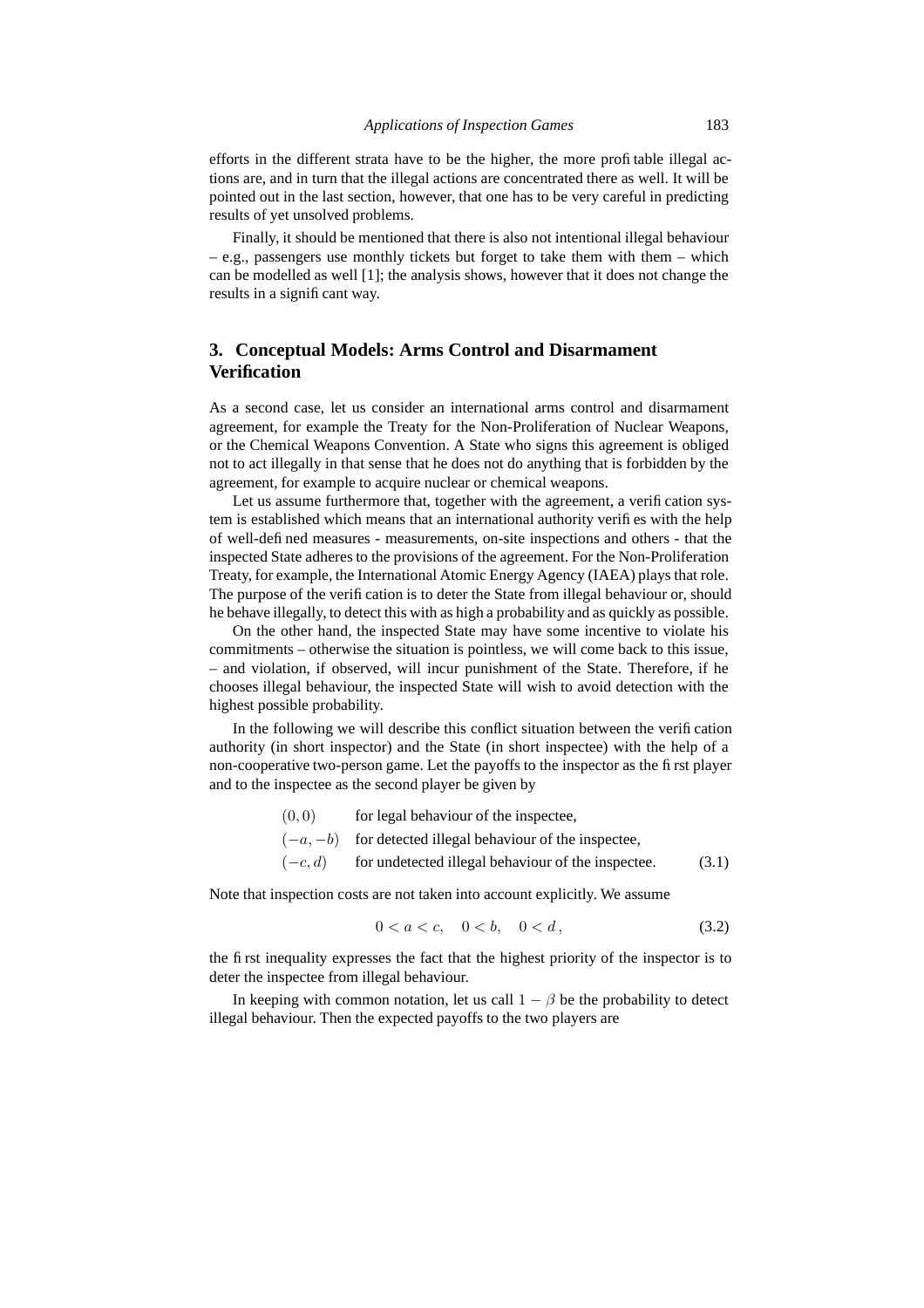$$
(0,0) for legal behaviour of the inspectee,
$$
\n
$$
(3.3)
$$

 $(-a(1 - \beta) - c\beta, -b(1 - \beta) + d\beta)$  for illegal behaviour of the inspectee.

Furthermore we assume that the inspector, in a concrete situation, decides either to verify or not, and the inspectee, in turn, to behave legally or not. The normal form of this two-by-two-game is given by Table 2.

**Table 2.** Normal form of the two person game between a State (inspectee) and the verification authority (inspector). False alarms are not possible. The arrows indicate the preference directions of the two players if (3.4) is fulfilled. ←−

| inspector $\angle$ passenger | legal behaviour | illegal behaviour                                     |  |
|------------------------------|-----------------|-------------------------------------------------------|--|
| Verification                 | 0               | $-b(1-\beta) + d\beta$<br>-a(1- $\beta$ ) - c $\beta$ |  |
| No<br>verification           |                 | $-c$                                                  |  |
|                              |                 |                                                       |  |

As a solution of this game we consider again the Nash equilibrium. Using the method of incentive directions, we see immediately that legal behaviour is the only equilibrium strategy of the inspectee if

$$
0 > -b\left(1 - \beta\right) + d\beta \,,
$$

or, equivalently, if

$$
\beta < \frac{1}{1 + \frac{d}{b}} \,. \tag{3.4}
$$

Thus, as a result we see that the inspectee will be induced to legal behaviour if the non-detection probability is smaller than some threshold, which is the lower, the larger the ratio between gain in case of undetected illegal behaviour and the sanctions b in case of detected illegal behaviour is. Otherwise he will behave illegally. Alternatively one may say that the inspectee will behave legally if either the probability of no detection or the ratio  $\frac{d}{b}$  is small enough.

Now let us consider a more complicated problem: Let us assume that false alarms may happen with probability  $\alpha$ . Let the payoffs to the two players in case of a false alarm be  $-e < 0$  and  $-f < 0$ . We assume

$$
0 < e < a < c, \quad 0 < f < b, \quad 0 < d \, .
$$

Then the normal form of the verification game is given by Table 3.

We see immediately that legal behaviour is not an equilibrium strategy. However, for

$$
-f\alpha > -b(1-\beta) + d\beta,
$$

or equivalently, for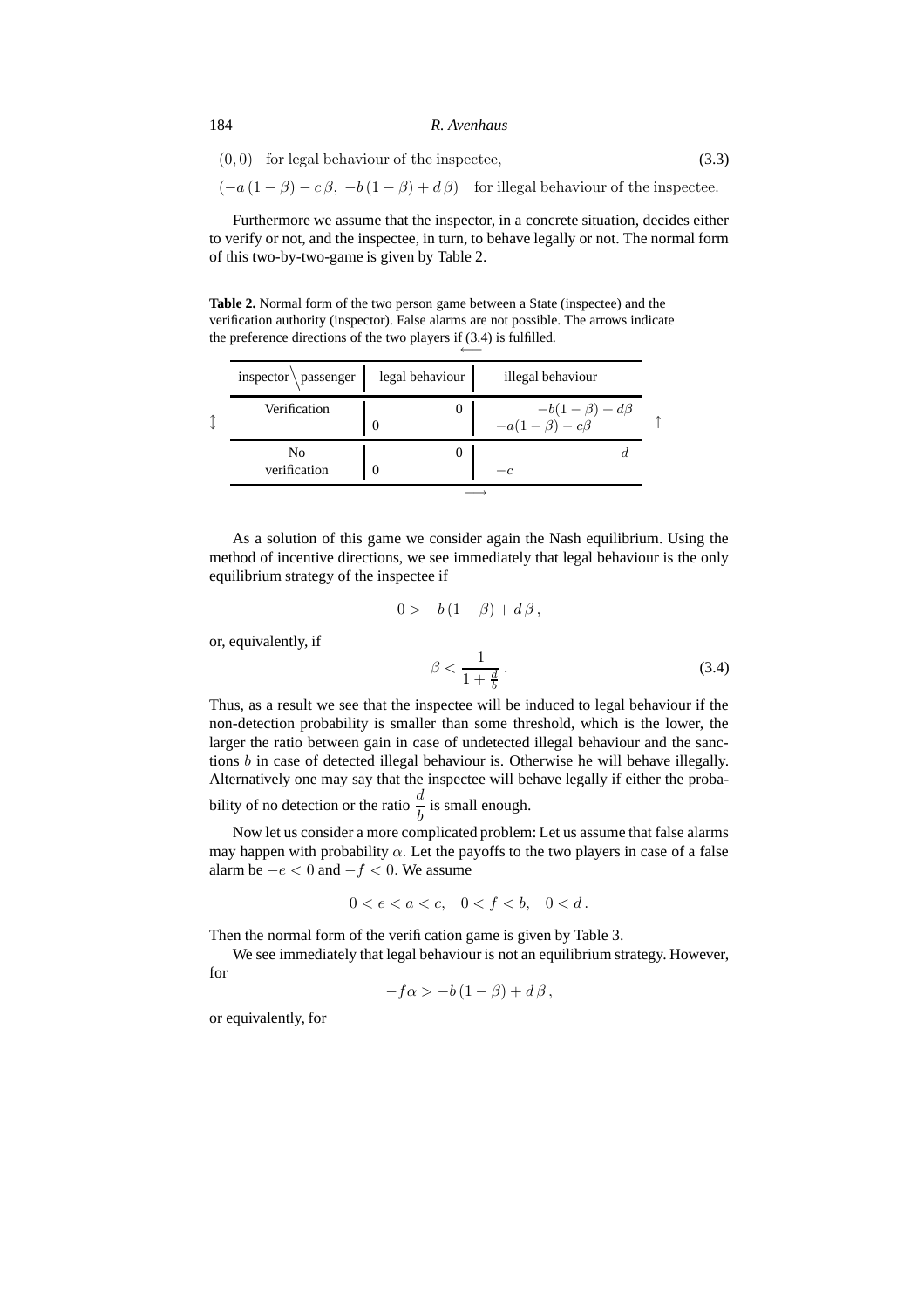**Table 3.** Normal form of the two person game between a State (inspectee) and the verification authority (inspector). False alarms occur with probability  $\alpha$ . The arrows indicate the preference directions of the two players if (3.5) is fulfilled.

| inspector $\begin{cases} \text{legal behaviour} \\ \text{(q)} \end{cases}$ |            | illegal behaviour<br>$(1-q)$                                                |
|----------------------------------------------------------------------------|------------|-----------------------------------------------------------------------------|
| Verification                                                               | $-e\alpha$ | $-e\alpha$ $-f\alpha$ $-b(1-\beta) + d\beta$<br>$-\alpha(1-\beta) - c\beta$ |
| No<br>verification                                                         | $\theta$   |                                                                             |
|                                                                            |            |                                                                             |

$$
\beta < \frac{-f}{b+d} \alpha + \frac{b}{b+d} \tag{3.5}
$$

there exists a Nash equilibrium in mixed strategies: The inspectee will act illegally with probability  $q^*$  as given by

$$
\frac{1}{q^*} = 1 + \frac{c - a}{e} \frac{1 - \beta}{\alpha}.
$$
\n(3.6)

Since, as mentioned initially, and contrary to the previous example, where morale problems were not dominating, the purpose of the treaty is that the State fulfills the provisions of the treaty, the question arises if there is any possibility to induce the inspectee to legal behaviour.

Let us assume that  $\alpha$  is a strategic variable of the inspector. Of course,  $\beta$  depends on  $\alpha$ . For unbiased test procedures we have

$$
\alpha + \beta < 1. \tag{3.7}
$$

Let us assume in addition

$$
\beta = 1 \quad \text{for } \alpha = 0, \quad \text{and} \quad \beta = 0 \quad \text{for } \alpha = 1,
$$
 (3.8)

and furthermore,

$$
\frac{d\beta}{d\alpha} < 0, \quad \frac{d^2\beta}{d\alpha^2} < 0. \tag{3.9}
$$

Then the problem of choosing an appropriate value of  $\alpha$  can be represented graphically as given in Figure 1*a*.

We see that for  $\alpha = \alpha_0$  and  $\beta = \beta_0 = \beta(\alpha_0)$  as defined in the figure the inspectee is indifferent between legal and illegal behaviour.

Now let us change the rules of the game [2]. Instead of the inspector's two alternatives considered so far, namely verifying with a fixed false alarm probability or not verifying, we now assume that the inspector always verifies, and that his set of strategies consists in the possible choices of the false alarm probability. In addition, he will announce his strategy in a credible way. The extensive form of this so-called inspector leadership game is given by Figure 1*b* .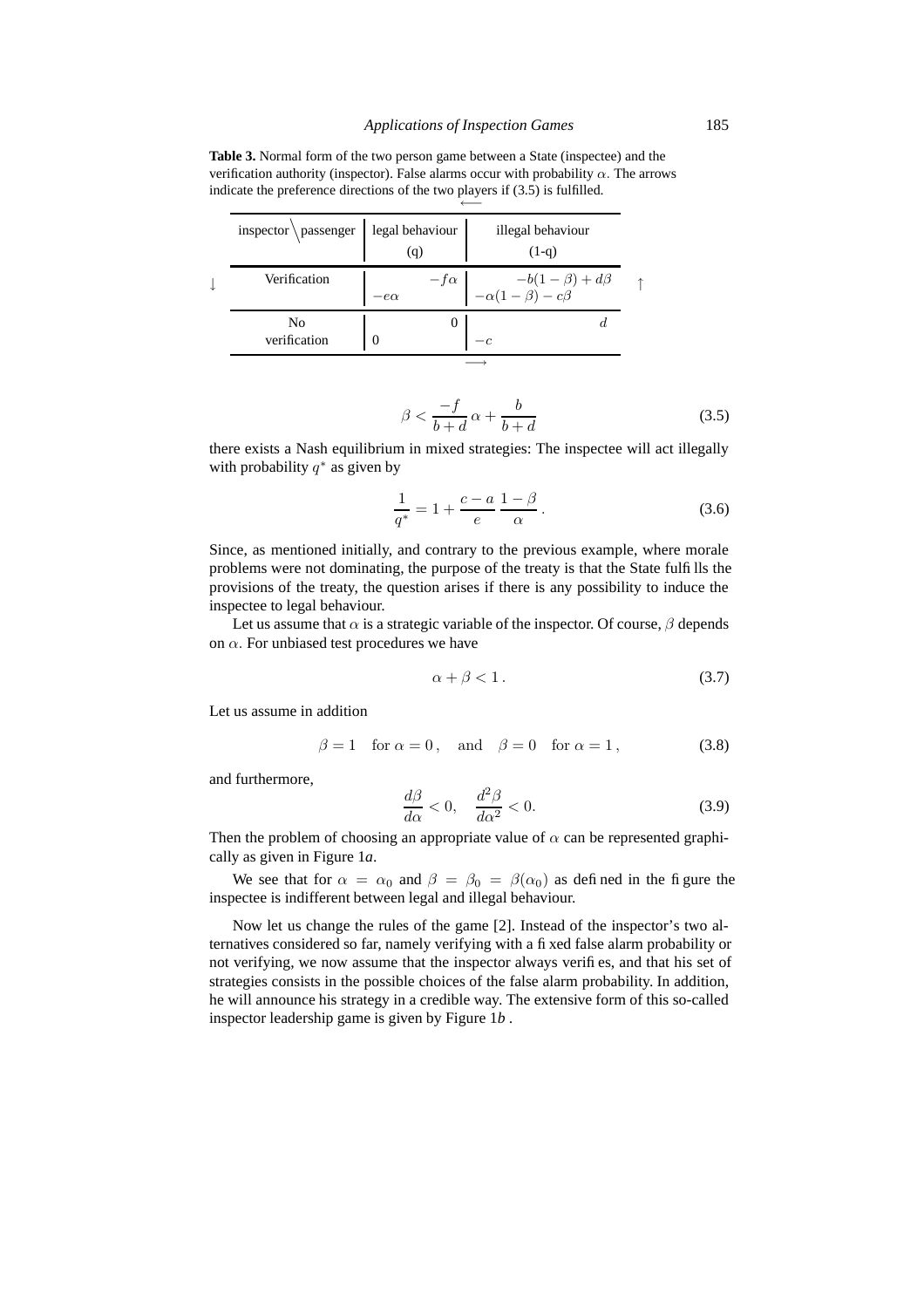

**Figure 1.** a) graphical representation of the value of which makes the inspectee indifferent between legal and illegal behaviour, b) extensive form of the leadership game between the verification authority (inspector) and the State (inspectee).

According to the backward induction procedure the inspectee will

behave legally, if 
$$
-f \alpha > -b(1 - \beta) + d\beta
$$
,  
be indifferent, if  $-f \alpha > -b(1 - \beta) + d\beta$ ,  
behave illegally, if  $-f \alpha > -b(1 - \beta) + d\beta$ .  
(3.10)

or, equivalently, with  $\alpha_0$  as defined in Figure 1a,

behave legally, if 
$$
\alpha > \alpha_0
$$
,  
be indifferent, if  $\alpha = \alpha_0$ , (3.11)  
behave illegally, if  $\alpha < \alpha_0$ .

For this best reply of the inspectee, the payoff to the inspector is given as represented graphically in Figure 2.



**Figure 2.** Payoff to the inspector for the best reply of the inspectee.

One sees immediately that the payoff of the inspector has its maximum at  $\alpha_0$ . Now, surprisingly enough it can be shown that  $\alpha = \alpha_0$  and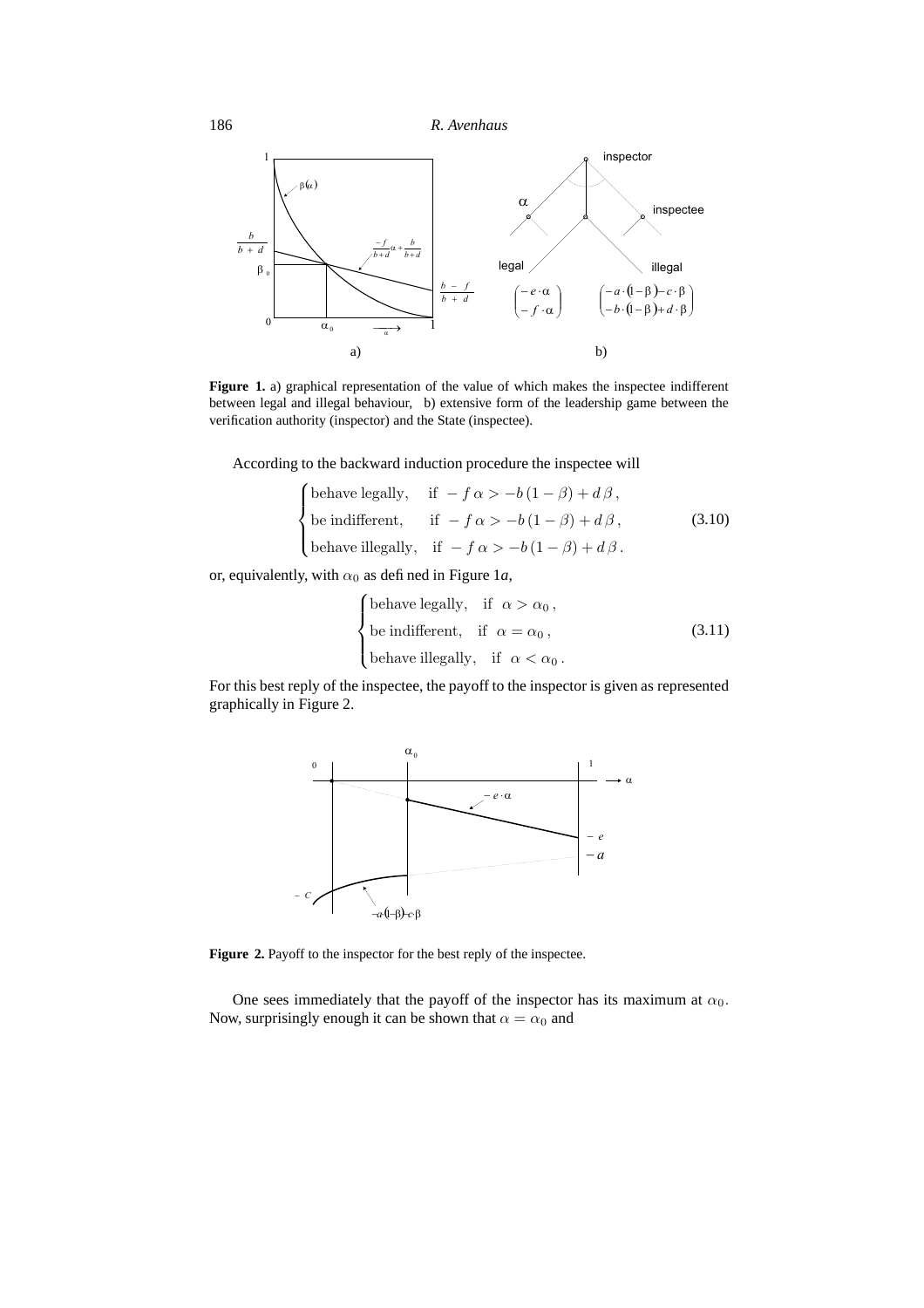*Applications of Inspection Games* 187

$$
\begin{cases}\n\text{legal behaviour,} & \text{for } \alpha \ge \alpha_0, \\
\text{ illegal behaviour,} & \text{for } \alpha < \alpha_0\n\end{cases}\n\tag{3.12}
$$

are Nash equilibrium strategies. This means in effect that the inspector chooses  $\alpha =$  $\alpha_0$  and that consequently, the inspectee acts legally – even though at that point he is indifferent between legal and illegal behaviour.

In discussions on the usefulness of verification in general, arms control and disarmament officials, administrators and political scientists have frequently criticized, and still do so, that game theorists or more generally, analysts working quantitatively, always assume that the State might behave illegally even though he has ratified the agreement under consideration. In the beginning we mentioned that without this assumption the situation would be pointless. Now we can be more precise: in order to show that appropriate verification on one hand and legal behaviour of the State on the other are equilibrium strategies we have to study deviations – quite in the spirit of Nash's equilibrium concept.

### **4. Structural Models: Interim Inspections**

Finally, as a third case, we consider a single inspected object, for example a nuclear or chemical facility subject to verification in the framework of an international treaty, and a reference period of one time unit (e.g. one calendar year). In order to separate the timeliness aspect of routine inspection from the overall goal of detecting illegal activity, we assume that a thorough and unambiguous inspection takes place at the end of the reference period which will detect an illegal activity with certainty once it has occurred.

In addition there are a number of less intensive and strategically placed "interim" inspections which are intended to reduce the time to detection below the length of the reference period. An interim inspection will detect a preceding or coincident illegal activity, but with some lower probability. Again in keeping with common notation, we call this probability  $1 - \beta$ , where  $\beta$  is the probability of an error of the second kind, or non-detection probability.

Associated with each interim inspection which is not preceded by an illegal action is a corresponding probability of an error, the false alarm probability  $\alpha$ . Moreover, again only an unbiased inspection procedure is considered.

We assume that, by agreement,  $k$  interim inspections will occur within the reference period. For convenience we label the inspections backwards in time. Also we label the beginning of the reference time  $t_{k+1}$  and the end  $t_0$ , so we have

$$
0 = t_{k+1} < t_k < \ldots < t_1 < t_0 = 1. \tag{4.1}
$$

The utilities of the protagonists (inspector, inspectee) are taken to be as follows:

| (0, 0)      | for legal behaviour over the reference time, and no false alarm, |
|-------------|------------------------------------------------------------------|
| $(-le,-lf)$ | for legal behaviour over the reference time, and l false alarms, |
|             | $l=1,\ldots,k$                                                   |

$$
(-\alpha \Delta t, d\Delta t - b)
$$
 for detection of illegal activity after elapsed time  $\Delta t \ge 0$ ,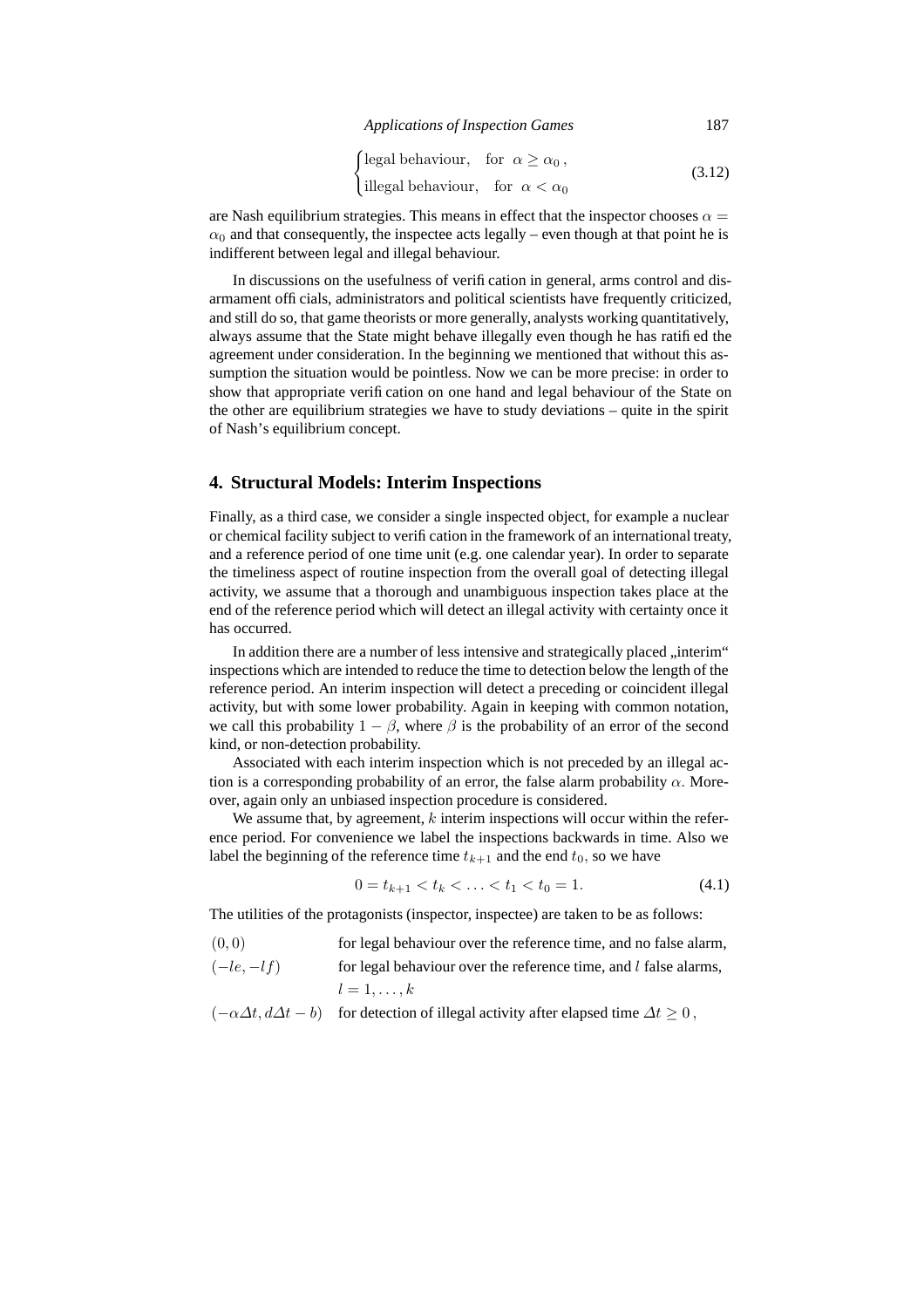where

$$
0 < e < a, \quad 0 < f < b < d.
$$

Thus the utilities are normalized to zero for legal behaviour without false alarms, and the loss (profit) to the inspector (inspectee) grows proportionally with the time elapsed to detection of an illegal action. A false alarm is resolved unambiguously with time independent costs  $-e$  to the inspector and  $-f$  to the inspectee, whereupon the game continues. The quantity  $b$  is the cost to the inspectee of immediate detection. Note that, if  $b > d$ , the inspectee will behave legally even if there are no interim inspections at all. Since interim inspections introduce false alarm costs for both parties, there would be no point in performing them.

The extensive form of the inspection game for one single observable interim inspection is represented graphically in Figure 3. Without going through the analysis which uses similar techniques as sketched before, we just present the results [3]:



**Figure 3.** Extensive form of the two person game between the inspector and the inspectee for one interim inspection.

Let  $\{t_1 : 0 < t_1 < 1\}$  be the set of pure strategies of the inspector, and the probabilities  $g_2$ ,  $g_1$  to start illegal actions at time moments  $t = 0$ ,  $t_1$  be the mixed behavioral strategies of the inspectee. Let  $V_2$  and  $W_2$  be the payoffs to the two players (here we use a notation different from that of the second section in order to remain consistent with the notation in the published literature). Taking into account that the inspectee will behave legally if his payoff is larger than in case he behaves illegally, and vice versa, the equilibrium strategies and payoffs are given as follows.

Under the assumption

$$
\frac{b}{d} < \frac{1}{2 - \beta} \left( 1 + \frac{f \alpha}{d} \right) \tag{4.2}
$$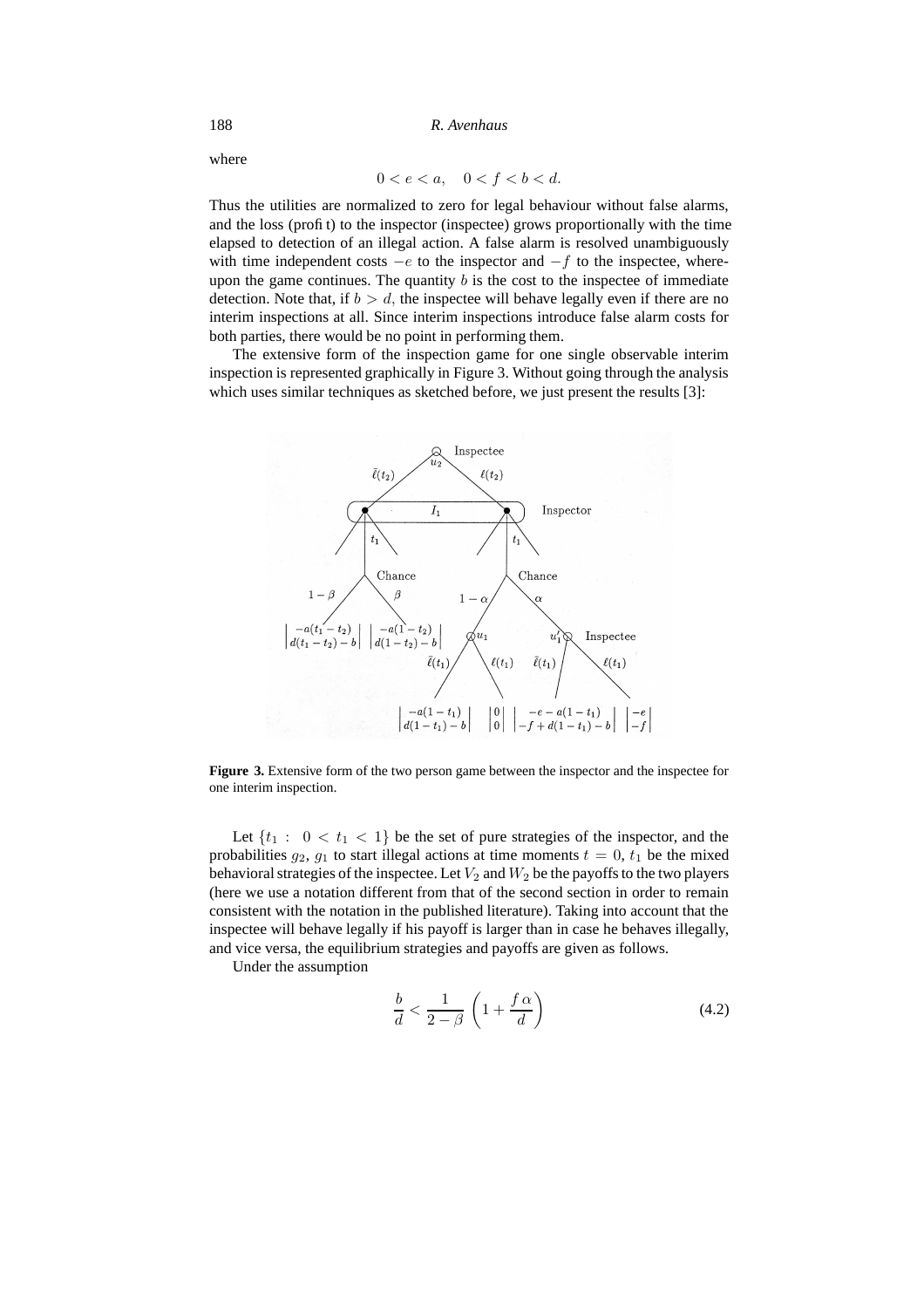in equilibrium the inspectee acts illegally, with payoffs and strategies given by

$$
V_2^* = -a A_2 - e \alpha B_2,
$$
  
\n
$$
W_2^* = d A_2 - f \alpha B_2 - b,
$$
  
\n
$$
t_1^* = (1 - \beta) A_2 - \frac{f \alpha}{d} ((1 - \beta) B_2 + \beta),
$$
  
\n
$$
g_2^* = A_2, \quad g_1^* = 1,
$$

where  $A_2$  and  $B_2$  are given by

$$
A_2 = \frac{1}{2 - \beta}, \quad B_2 = \frac{1 - \beta}{2 - \beta}.
$$
\n(4.3)

Under the assumption (we exclude equality being practically not important)

$$
\frac{b}{d} > \frac{1}{2 - \beta} \left( 1 + \frac{f\alpha}{d} \right) \tag{4.4}
$$

in equilibrium the inspectee acts legally, with the following payoffs to the two antagonists:

$$
V_2^* = -ea, \quad W_2^* = -f\alpha \, .
$$

The equilibrium strategy of the inspector is not unique; it is given by what M. Kilgour [6] called the cone of deterrence:

$$
1 - \frac{b}{d} \leqslant t_1^* \leqslant \frac{1}{1 - \beta} \left( \frac{b}{d} - \frac{f\alpha}{d} - \beta \right). \tag{4.5}
$$

It can be shown that the equilibrium strategy of the inspector in case of illegal behaviour of the inspectee is an element of the cone of deterrence (4.5). Thus, the inspector is on the safe side if he always uses the former one.

It is also possible to generalize this solution to more than one interim inspection however, the analysis gets rather involved since non-trivial information sets have to be taken into account and furthermore, since unrealistic solutions may occur where some interim inspections may have to be conducted right at the beginning of the reference time [3]. Nevertheless are the realistic solutions for more than one interim inspection of the same structure as that given by (4.3), with more complicated expressions for  $A$  and  $B$ ; whereas it is not easy to find them, it is straightforward to prove their validity via complete induction.

We will not delve into these intricacies. Instead, we consider an inspection problem which differs from the previous one only by the fact that now the interim inspections are unobservable or – formally the same – that prior commitment on the part of the inspectee is assumed. That means that now we consider a simultaneous rather than a sequential game.

This game has been analysed by H. Diamond [5] for an arbitrary number of interim inspections, however, without taking into account false alarms. The analysis of the game for one interim inspection and the possibility of false alarms is due to Sohrweide [9] and again we just present the main results.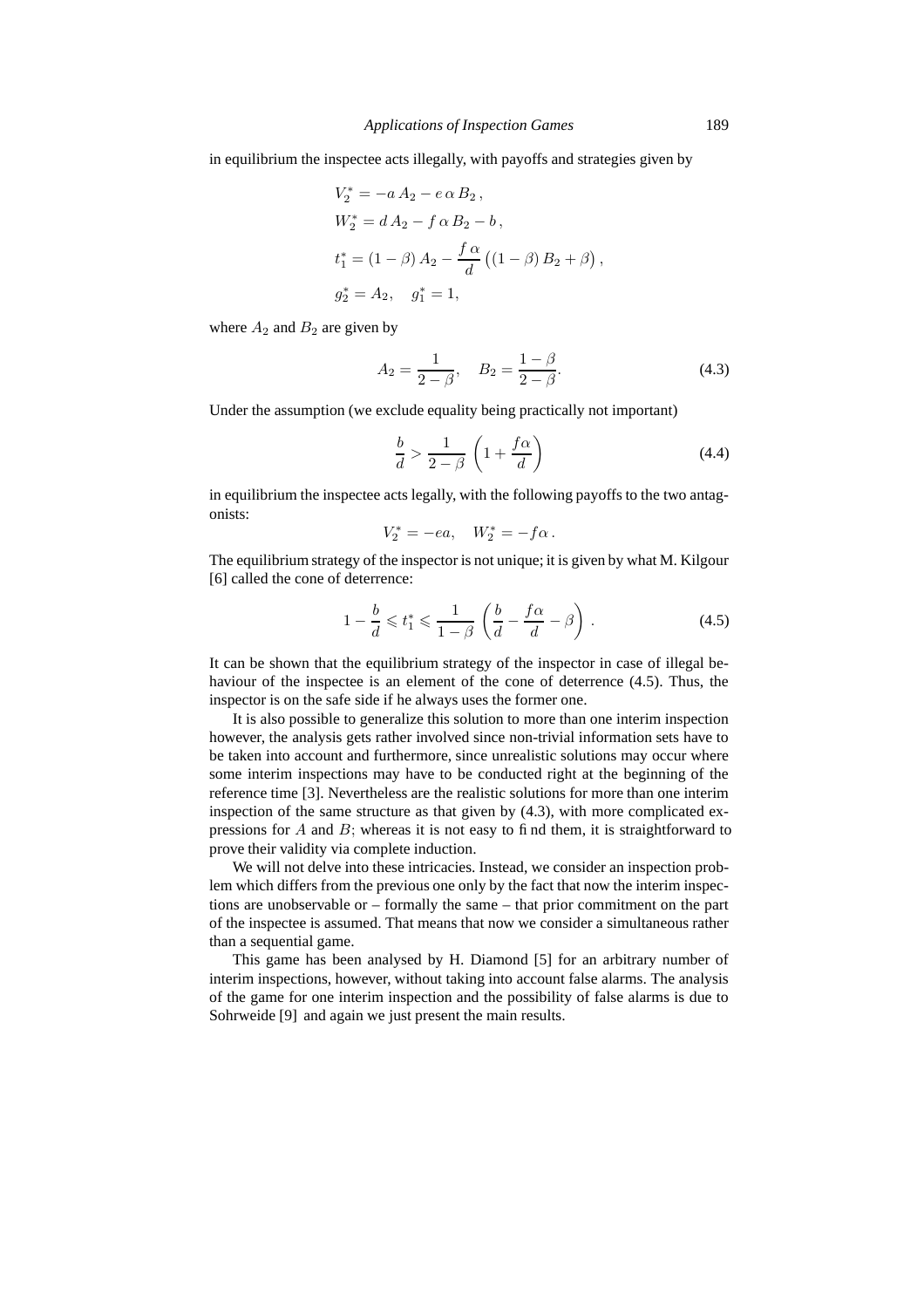For one interim inspection an equilibrium strategy for the inspector is to choose his single interim inspection time  $t_1$  on an interval  $0 < t_1 \leq \kappa < 1$  according to the distribution function

$$
F^*(t_1) = -\frac{1}{1-\beta} \ln \left( 1 - \frac{t_1}{1 - \frac{f}{d} \frac{\alpha}{1-\beta}} \right),\tag{4.6}
$$

where  $\kappa$  is given by

$$
\kappa = \left(1 - \frac{1}{e^{1-\beta}}\right) \left(1 - \frac{1}{d} \frac{\alpha}{1-\beta}\right). \tag{4.7}
$$

Under the assumption

$$
\frac{b}{d} > 1 - \kappa \tag{4.8}
$$

the inspectee behaves illegally; he randomizes similarly, however, his distribution function  $Q^*(t)$ , as given by

$$
Q^*(t) = \frac{1 - \kappa + \frac{e}{a} \frac{\alpha}{1 - \beta}}{1 + \frac{e}{a} \frac{\alpha}{1 - \beta}} \quad \text{for } 0 \leq t \leq \kappa,
$$
 (4.9)

has an atom at  $t = 0$ :

$$
Q^*(0)=1-\frac{\kappa}{1+\frac{e}{a}\,\frac{\alpha}{1-\beta}}>0\,.
$$

Thus, both players necessarily play mixed strategies in equilibrium, with payoffs

$$
V_2^* = -a\left[\beta\left(1-\kappa\right) - \left(1-\kappa + \frac{e}{a}\frac{\alpha}{1-\beta}\right)\ln\left(1 - \frac{\kappa}{1-t + \frac{e}{a}\frac{\alpha}{1-\beta}}\right)\right],
$$
  

$$
W_2^* = d\left(1-\kappa\right) - f - b.
$$
 (4.10)

If (4.8) is not fulfilled (we exclude equality being practically not important) the inspectee behaves legally, with payoffs being the same as in the previous model.

Whereas the inspectee's payoff  $W_2^*$  as given by (4.10) can be understood easily – it is just his payoff in case he starts his illegal action at time  $t = \kappa$  – this is not so easy in case of the inspector's payoff unless we have  $e = -f$  which can hardly be justified.

It turns out, not surprisingly, that the unobservability places the inspectee at a disadvantage: his payoff in case of illegal behaviour is smaller than that for an observable inspection, and the limit for  $\frac{b}{d}$  to induce the inspectee to legal behaviour is lower.

At first sight it is very surprising that for one well specified inspection problem different assumptions about the information the inspectee gains during the course of the game or does not gain, lead to totally different results: In the first case the inspector plays in equilibrium a pure, in the second case a mixed strategy. This is the general lesson to be drawn from this very concrete inspection problem: Even if one has studied so many different problems, one hardly will be able to predict the outcome of a new or even only modified one.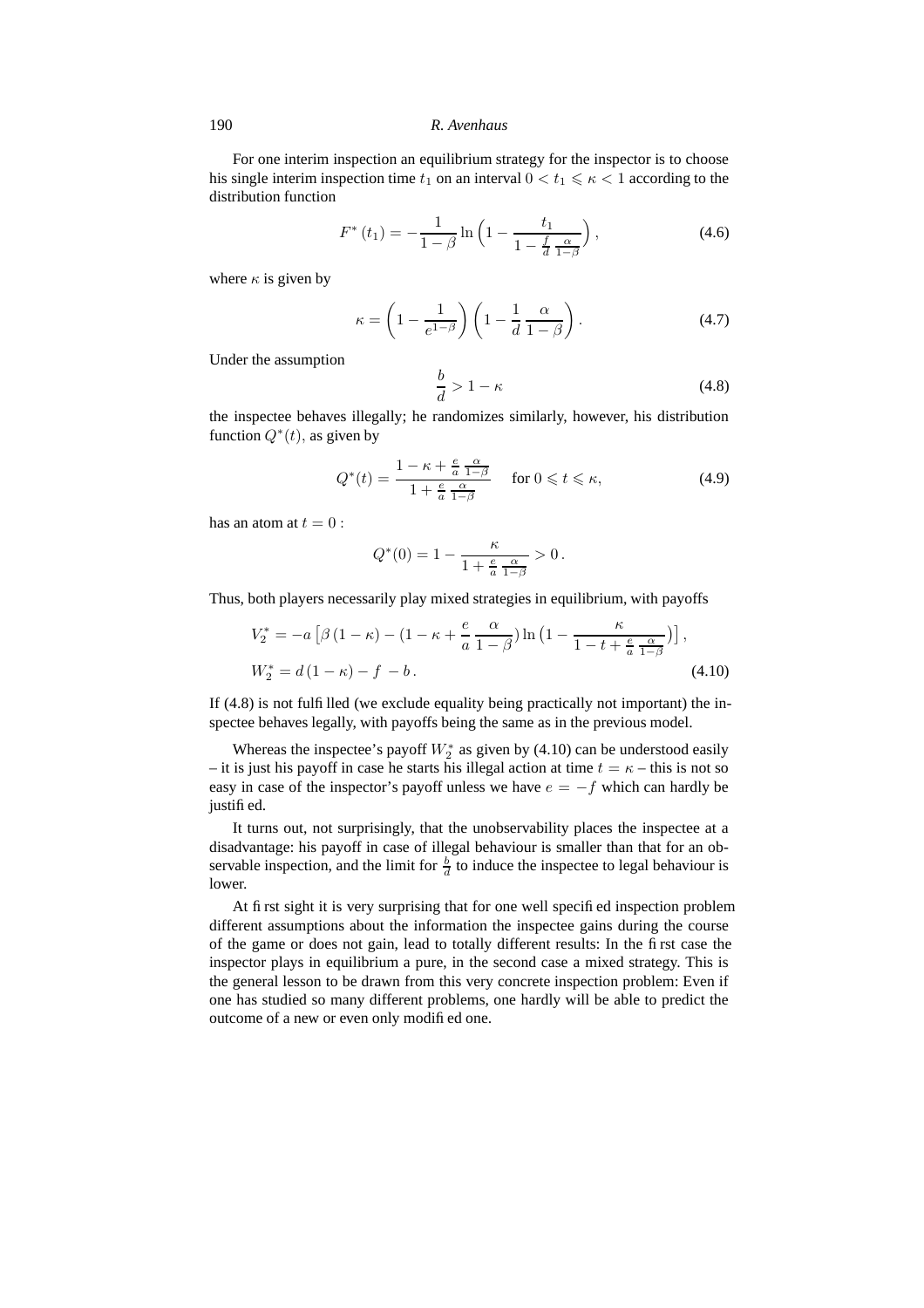## **References**

- [1] R. Avenhaus. Entscheidungstheoretische Analyse der Fahrgastkontrollen. *Der Nahverkehr 9, Alba Fachverlag Düsseldorf*, 27 – 30, 1997.
- [2] R. Avenhaus and M.J. Canty. *Compliance Quantified: An Introduction to Data Verification*. Cambridge University Press, 1996.
- [3] R. Avenhaus and M.J. Canty. Playing for time: A sequential inspection game. *The European Journal for Operational Research*, 2004. (in print)
- [4] R. Avenhaus, B. von Stengel and S. Zamir. Inspection games. In: R.J. Aumann and S. Hart(Eds.), *Handbook of Game Theory*, volume 3, North-Holland, Amsterdam, 1947 – 1987, 2000.
- [5] H. Diamond. Minimax policies for unobservable inspections. *Mathematics of Operations Research*, **7**(1), 139 – 153, 1982.
- [6] M. Kilgour. Site selection for on-site inspection in arms control. *Arms Control Contemp. Security Policy*, **13**, 439 – 462, 1992.
- [7] P. Morris. *Introduction to Game Theory*. Springer Verlag, 1994.
- [8] J. Nash. Noncooperative games. *Annals of Mathematics*, **54**(2), 286 295, 1951.
- [9] K. Sohrweide. Diamond's inspektionsspiel mit fehlern 1 und 2. *Diploma thesis, Universität der Bundeswehr München, Germany*, 2002.
- [10] United States Arms Control and Disarmament Agency (USAACDA). Applications of Statistical Methodology to Arms Control and Disarmament. *Mathematica, Princeton NJ*, Contract No. ACDA/ST-3, 1963.